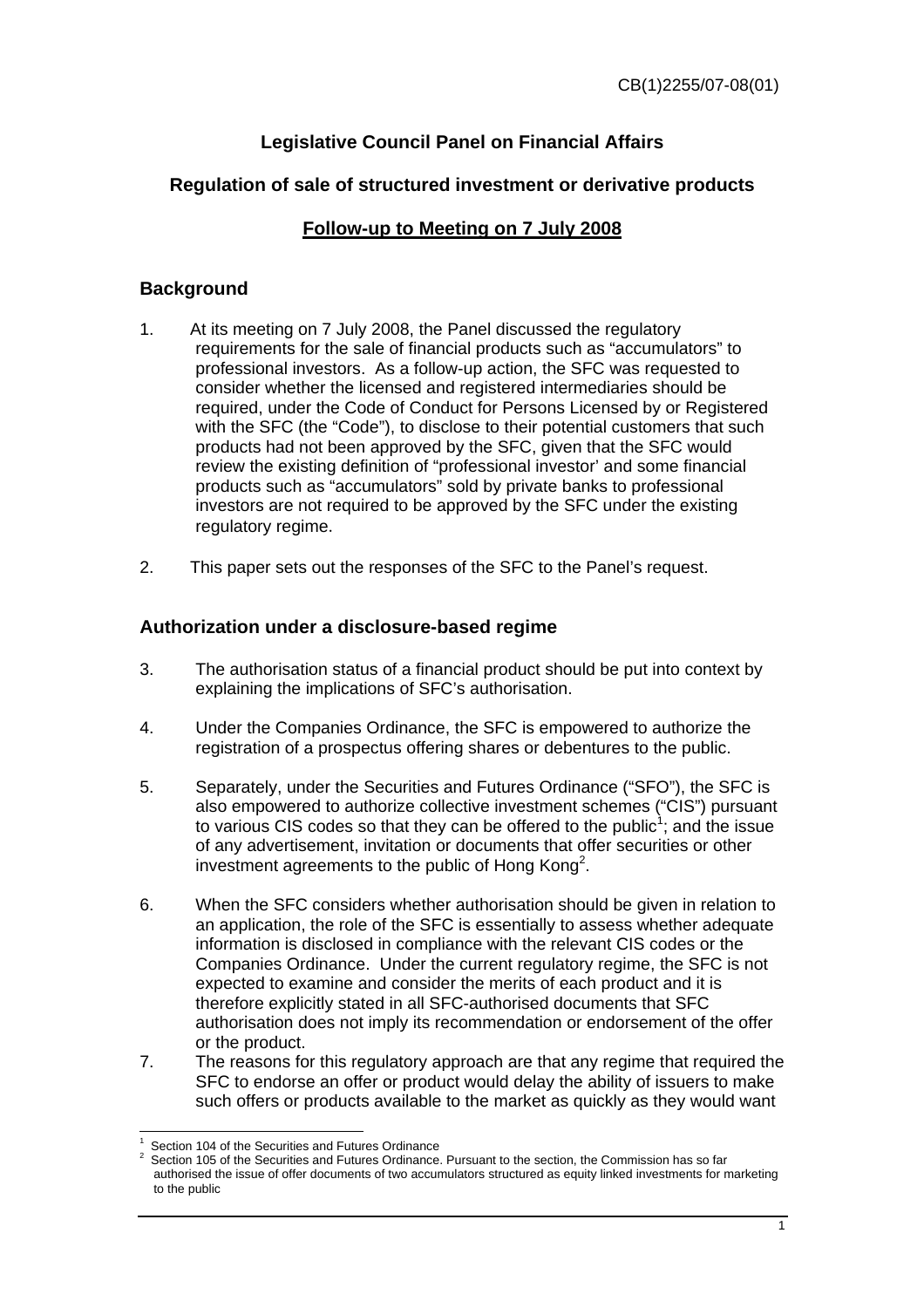to. Moreover, any endorsement that the SFC might issue in any particular case could not adequately reflect the fact that for some investors a particular offer or product might be suitable, but that for other it might not be. Furthermore, such endorsement might lead investors to believe that the offers or products in question are free of risk and result in reduced investor vigilance, when each and every investor should constantly be reminding himself that all investments carry a degree of risk.

#### **Appropriateness of products for investors**

- 8. Investors must assume a level of responsibility to ensure that their investments are appropriate bearing in mind their own particular circumstances (such as investment objective, investment horizon and risk tolerance). In making an investment decision, it is of great importance for investors to consider the product features and its related fees and charges and match the risk return profile of the product with their circumstances. All the information about the product (in particular, that the product has been authorised by the SFC) is clearly set out in the prospectuses and other offering documents for their review.
- 9. The current regulatory regime requires the SFC to license appropriately qualified intermediaries and imposes on them an onus to ensure that only appropriate investment advice will be given to the investors. To this end, the SFC is continuously making efforts to raise standards amongst intermediaries and to raise awareness and vigilance amongst investors by means of ongoing investor education. This approach is consistent with those adopted in other sophisticated and well regulated jurisdictions and is considered by the SFC to strike an appropriate balance.

#### **Business Conduct of Intermediaries**

- 10. Both licensed and registered intermediaries are governed by the Code in the way they conduct their business activities. The Code, which is principlebased, contains 9 General Principles and a number of more specific requirements. In particular, a licensed or registered intermediary should, inter alia:
	- (a) Act with due skill, care and diligence, act in the best interests of its clients;
	- (b) Make adequate disclosure of relevant material information in its dealings with its client;
	- (c) Ensure that the suitability of the recommendation or solicitation made to a client is reasonable in all the circumstances<sup>3</sup>; and
	- (d) When providing services to a client in derivative products or any leveraged transaction, assure itself that the client understands the nature and risks of the products and have sufficient net worth to assume the risks and bear the potential losses of trading in the products.
- 11. If intermediaries fail to observe these regulatory obligations, they may well face disciplinary action, which in serious cases can result in the termination of their licences. For this reason, there is a strong incentive for intermediaries to act appropriately.

<sup>&</sup>lt;sup>3</sup> This may be waived for professional investors subject to conditions.